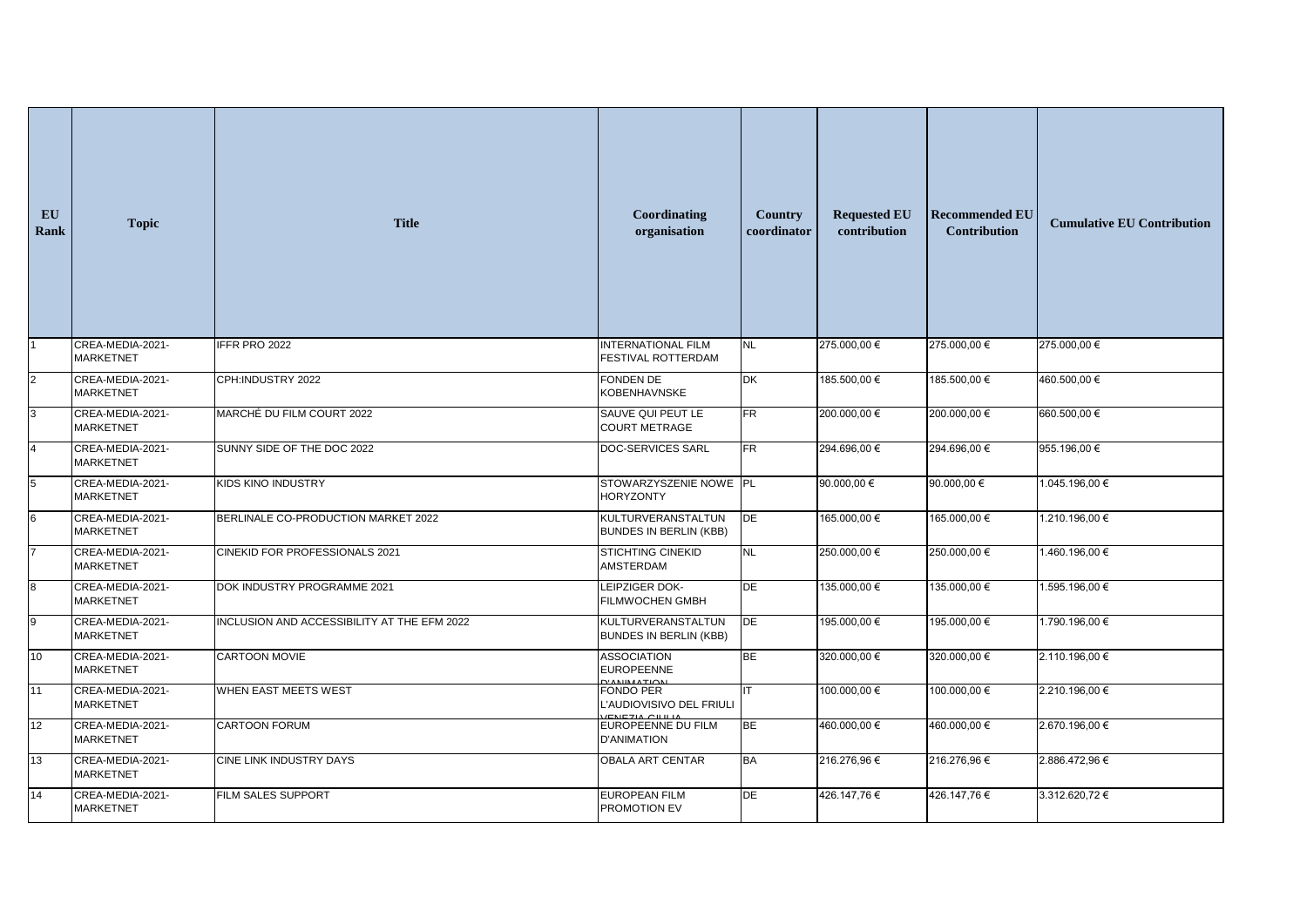| 15              | CREA-MEDIA-2021-<br><b>MARKETNET</b>  | ICEE ANIMATION SUPPORT INDUSTRY PROGRAMME                              | ASOCIACE ANIMOVANEHO CZ<br><b>FILMU</b>                              |             | 151.500,00 € | 151.500,00 € | 3.464.120,72 € |
|-----------------|---------------------------------------|------------------------------------------------------------------------|----------------------------------------------------------------------|-------------|--------------|--------------|----------------|
| 16              | CREA-MEDIA-2021-<br><b>IMARKETNET</b> | CONNECTING COTTBUS 2021                                                | POOL PRODUCTION GMBH DE                                              |             | 75.000,00 €  | 75.000,00 €  | 3.539.120,72 € |
| 17              | CREA-MEDIA-2021-<br><b>MARKETNET</b>  | EUROPEAN SHORT PITCH                                                   | P.O.V. PUSH OTHER<br><b>VISIONS</b>                                  | FR          | 45.000,00 €  | 45.000,00 €  | 3.584.120,72 € |
| 18              | CREA-MEDIA-2021-<br><b>MARKETNET</b>  | HUMAN RIGHTS FILM AND IMPACT MARKET                                    | STICHTING MOVIES THAT INL<br><b>MATTER</b>                           |             | 83.973,00 €  | 83.973,00 €  | 3.668.093,72 € |
| 19              | CREA-MEDIA-2021-<br><b>MARKETNET</b>  | IDFA FORUM 2021                                                        | <b>DOCUMENTARY</b><br><b>FILMFESTIVAL</b><br><b>MCTEDDAM</b>         | <b>NL</b>   | 300.000,00 € | 300.000,00 € | 3.968.093,72 € |
| 20              | CREA-MEDIA-2021-<br><b>MARKETNET</b>  | EUROPE! UMBRELLA                                                       | <b>EUROPEAN FILM</b><br><b>PROMOTION EV</b>                          | DE          | 106.970,07€  | 106.970,07€  | 4.075.063,79 € |
| 21              | CREA-MEDIA-2021-<br><b>MARKETNET</b>  | EFP - PROMOTION AND NETWORKING FOR EUROPEAN FILMS AND<br><b>TALENT</b> | <b>EUROPEAN FILM</b><br><b>PROMOTION EV</b>                          | DE          | 266.546,25€  | 266.546,25€  | 4.341.610,04 € |
| 22              | CREA-MEDIA-2021-<br><b>MARKETNET</b>  | <b>MIFA 2022</b>                                                       | <b>CITIA</b>                                                         | FR          | 500.000,00 € | 400.000,00 € | 4.741.610,04 € |
| 23              | CREA-MEDIA-2021-<br><b>MARKETNET</b>  | LES ARCS PROFESSIONAL EVENTS                                           | <b>REVELATIONS</b><br><b>CULTURELLES</b>                             | FR          | 175.000,00 € | 175.000,00 € | 4.916.610,04 € |
| 24              | CREA-MEDIA-2021-<br><b>MARKETNET</b>  | <b>SERIES MANIA FORUM</b>                                              | FESTIVAL INTERNATIONAL FR<br><b>DES SERIES DE LILLE</b>              |             | 361.000,00 € | 361.000,00 € | 5.277.610,04 € |
| 25              | CREA-MEDIA-2021-<br><b>MARKETNET</b>  | <b>SSIFF INDUSTRIA 2021</b>                                            | FESTIVAL INTERNACIONAL ES<br>DE CINE DE DONOSTIA<br>CAN CEDACTIAN CA |             | 120.000,00 € | 120.000,00 € | 5.397.610,04 € |
| 26              | CREA-MEDIA-2021-<br><b>MARKETNET</b>  | NORDISK PANORAMA INDUSTRY 2021                                         | <b>FILMKONTAKT NORD</b><br><b>FONDEN</b>                             | <b>DK</b>   | 90.000,00 €  | 90.000,00 €  | 5.487.610,04 € |
| $\overline{27}$ | CREA-MEDIA-2021-<br><b>MARKETNET</b>  | M:BRANE FORUM 2022                                                     | M:BRANE                                                              | <b>I</b> SE | 105.000,00 € | 105.000,00 € | 5.592.610,04 € |
| 28              | CREA-MEDIA-2021-<br><b>MARKETNET</b>  | <b>GAMES MADE IN EUROPE</b>                                            | <b>SPL CAPITAL GAMES</b>                                             | FR          | 191.124,00 € | 191.124,00 € | 5.783.734,04 € |
| 29              | CREA-MEDIA-2021-<br>MARKETNET         | EAST DOC 2022                                                          | <b>INSTITUT</b><br><b>DOKUMENTARNIHO</b>                             | cz          | 268.004,00 € | 268.004,00 € | 6.051.738,04 € |
| 30              | CREA-MEDIA-2021-<br><b>MARKETNET</b>  | <b>VENTANA SUR</b>                                                     | SOCIETE DE GESTION<br><b>D'OPERATIONS</b><br>COMMEDOMIES DOUD LE     | FR          | 100.000,00 € | 100.000,00 € | 6.151.738,04 € |
| 31              | CREA-MEDIA-2021-<br><b>MARKETNET</b>  | NEWIMAGES XR MARKET 2022                                               | <b>FORUM DES IMAGES</b>                                              | FR          | 86.582,00 €  | 86.582,00 €  | 6.238.320,04 € |
| 32              | CREA-MEDIA-2021-<br>MARKETNET         | <b>FIDLAB</b>                                                          | <b>ASSOCIATION VUE SUR</b><br>LES DOCS                               | FR          | 56.000,00 €  | 56.000,00 €  | 6.294.320,04 € |
| 33              | CREA-MEDIA-2021-<br><b>MARKETNET</b>  | MARCHE INTERNATIONAL DU FILM CLASSIQUE                                 | <b>INST LUMIERE CINEMA</b><br><b>AUD VISUEL</b>                      | FR          | 90.000,00 €  | 90.000,00 €  | 6.384.320,04 € |
| 34              | CREA-MEDIA-2021-<br>MARKETNET         | JI.HLAVA NEW VISIONS                                                   | DOC.DREAM SERVICES<br><b>SRO</b>                                     | <b>I</b> CZ | 39.850,00 €  | 39.850,00 €  | 6.424.170,04 € |
| 35              | CREA-MEDIA-2021-<br>MARKETNET         | VENICE PRODUCTION BRIDGE 2021                                          | FONDAZIONE LA BIENNALE IT<br>DI VENEZIA                              |             | 455.047,00 € | 455.047,00 € | 6.879.217,04 € |